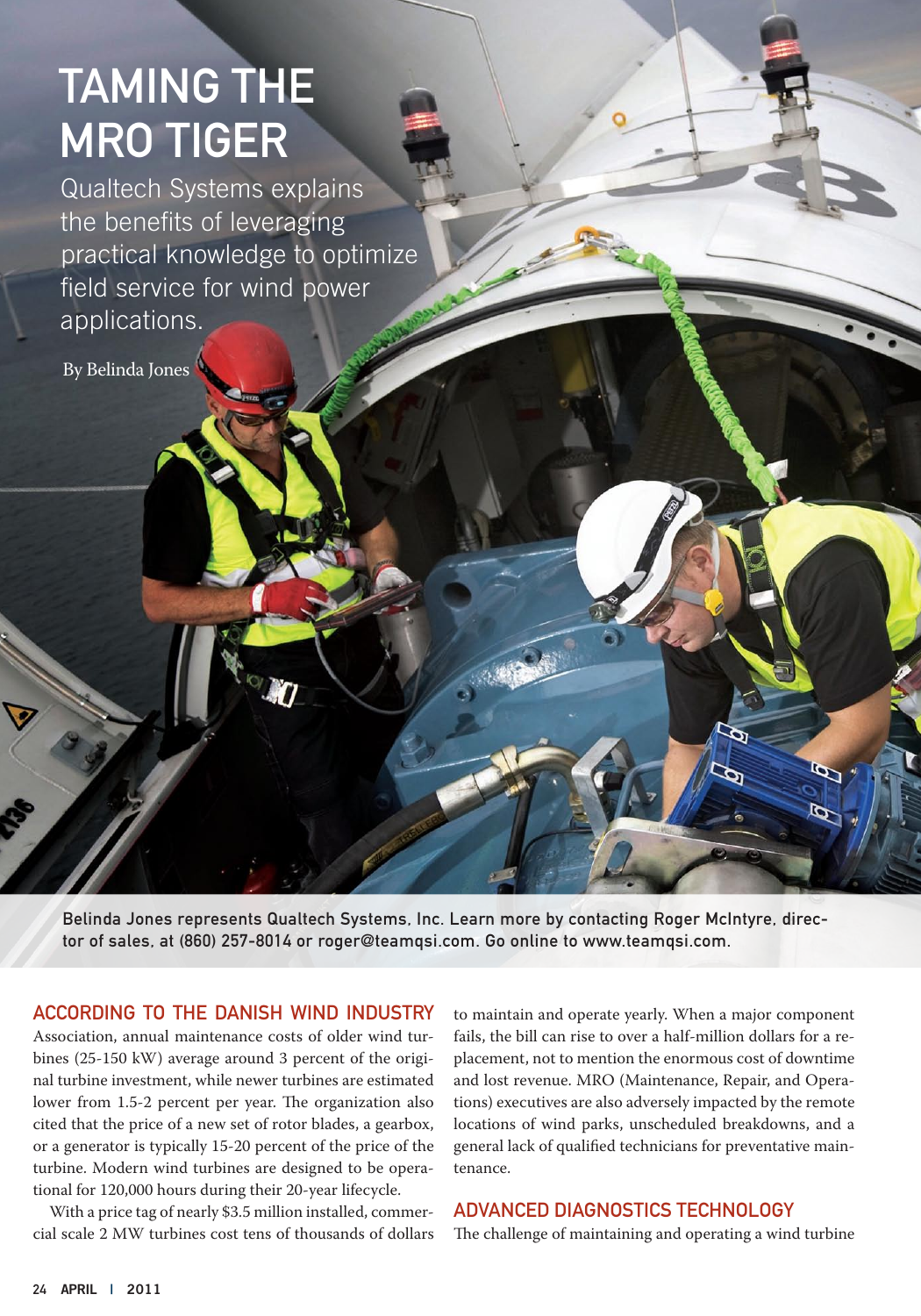

should be considered with a diagnostic strategy to health monitor and troubleshoot its maze of machinery, controllers, and electronics—literally thousands of parts. Originally developed for NASA applications, model-based maintenance technology has emerged for other sectors of industry where complex systems and expensive downtime are prevalent. Wind power operators looking to reduce disruptions in service may benefit from a well-exercised, systematic approach to MRO that has been field tested by industries such as aerospace, automotive, military, factory and industrial, marine, and more.

#### Fig. 1: Two members of the service team at their jobsite: a Siemens wind turbine at the Swedish offshore wind farm Lillgrund, type SWT-2.3-93 with a rating of 2.3 megawatts (MW).

Qualtech Systems, Inc. (QSI) started on the ground floor of this knowledge revolution to capture insider expertise, and pioneered intelligent diagnostic software solutions around space vehicles, jet engines, telecommunications, medical equipment, and other unique product scenarios. The company cut its teeth on the most formidable "rocket science" projects in town: the new Crew Exploration Vehicle (CEV), the International Space Station, the Unitary Wind Tunnel control systems, the Integrated Vehicle Health Management systems, Project Constellation, and the F135 Joint Strike Fighter program, just to name a few. During these projects QSI engineers discovered that knowledge of how a system fails can be used strategically to keep the equipment working whether it is a system that propels a spacecraft, generates power, or screens transportation systems.

After a decade of research and development and successful partnerships with NASA, Qualtech Systems adapted its TEAMS® (Testability Engineering and Maintenance System) software for large-scale commercial field operations. The TEAMS model literally captures a system's infrastructure, interconnections, tests, procedures, and failure modes. This data is linked to built-in system tests and repair procedures, and then used to equip field technicians and maintenance engineers with sophisticated tools to streamline troubleshooting capabilities for any level of expertise.

#### Accessing Knowledge in the Field

Instead of reacting to a system malfunction randomly or using a static decision tree, the field service technician interacts with a dynamic reasoner that computes a diagnosis and charts a response to particular failure conditions. The conclusion can be influenced by the availability of certain tools and test equipment. Procedures are optimized based on time and cost. Essentially, TEAMS assesses the breakdown symptoms and test results, presenting instructions to stabilize the situation.

Unlike other diagnostic tools that offer a plurality of suggestions, model-based diagnostic software gets down to business. It isolates the root cause for specific faults based on all its observations, considers resources on hand, then dynamically sequences the "next best test" to intelligently drive Interactive Electronic Test Manuals accessed by its browser-based software. The technician is steered expeditiously along a single path to the corrective action.

### Transforming Novices into Experts

Ultimately, the model-based reasoner enables entry level field technicians to troubleshoot at a veteran level, and helps the maintenance team to perform consistently at the same high standard. Historical customer data shows that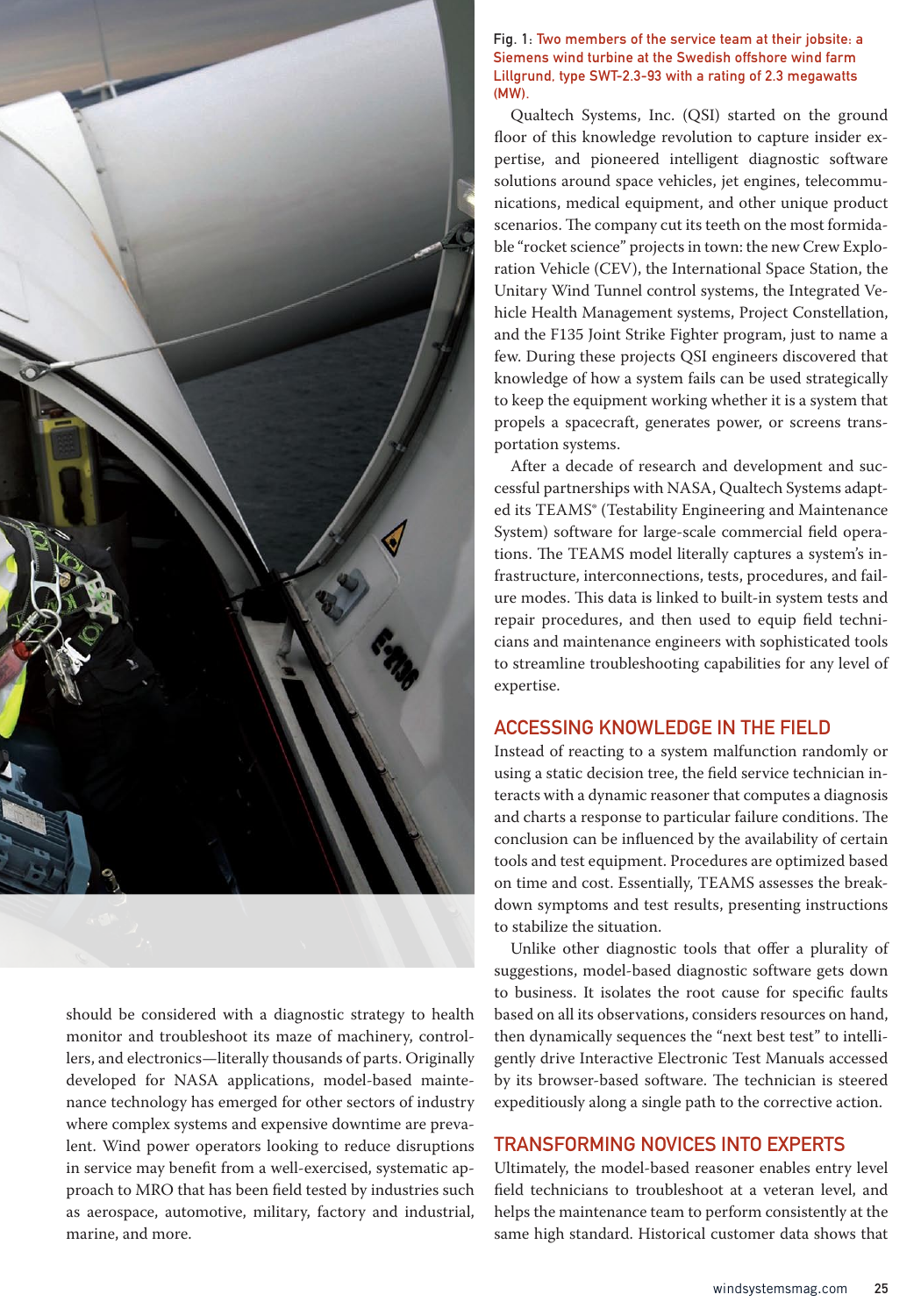

Always on.<br>Always available.

Like the wind, a properly maintained turbine is a constant source of power. Keeping your turbines up and running requires a partner to which you can entrust their repair, maintenance and monitoring. At Availon, we begin by listening to your unique challenges then developing tailored solutions. That's our promise to you.

AVAILON

UNITED WIND SERVICE

CONTACT US: partsUSA@availon.com servicesUSA@availon.com 515-986-9101 availon.com

WE LISTEN.



There are residual bonuses too. Over time modeling costs go down as models are reused and experience is gained. As data is logged and archived by TEAMS, a company can leverage this intelligence to reduce mean time to diagnose, refine system models, improve spare parts management, and fine tune training programs. On the engineering side, the historical data can be used to unearth vulnerabilities and influence future product design modifications. The data collected can also serve as a vital measuring stick for quality in all aspects of business: service, components and suppliers.

The TEAMS platform has four software components that support system engineering, system design and test-



Fig. 2: The whole interior of the nacelle, including the main bearing, main shaft, gearbox, brake disc, coupling, generator, power unit and service crane, is lifted up into the nacelle behind.



Fig. 3: A Siemens worker during the inspection of the wind turbine nacelle in the production facility in Brande, Denmark.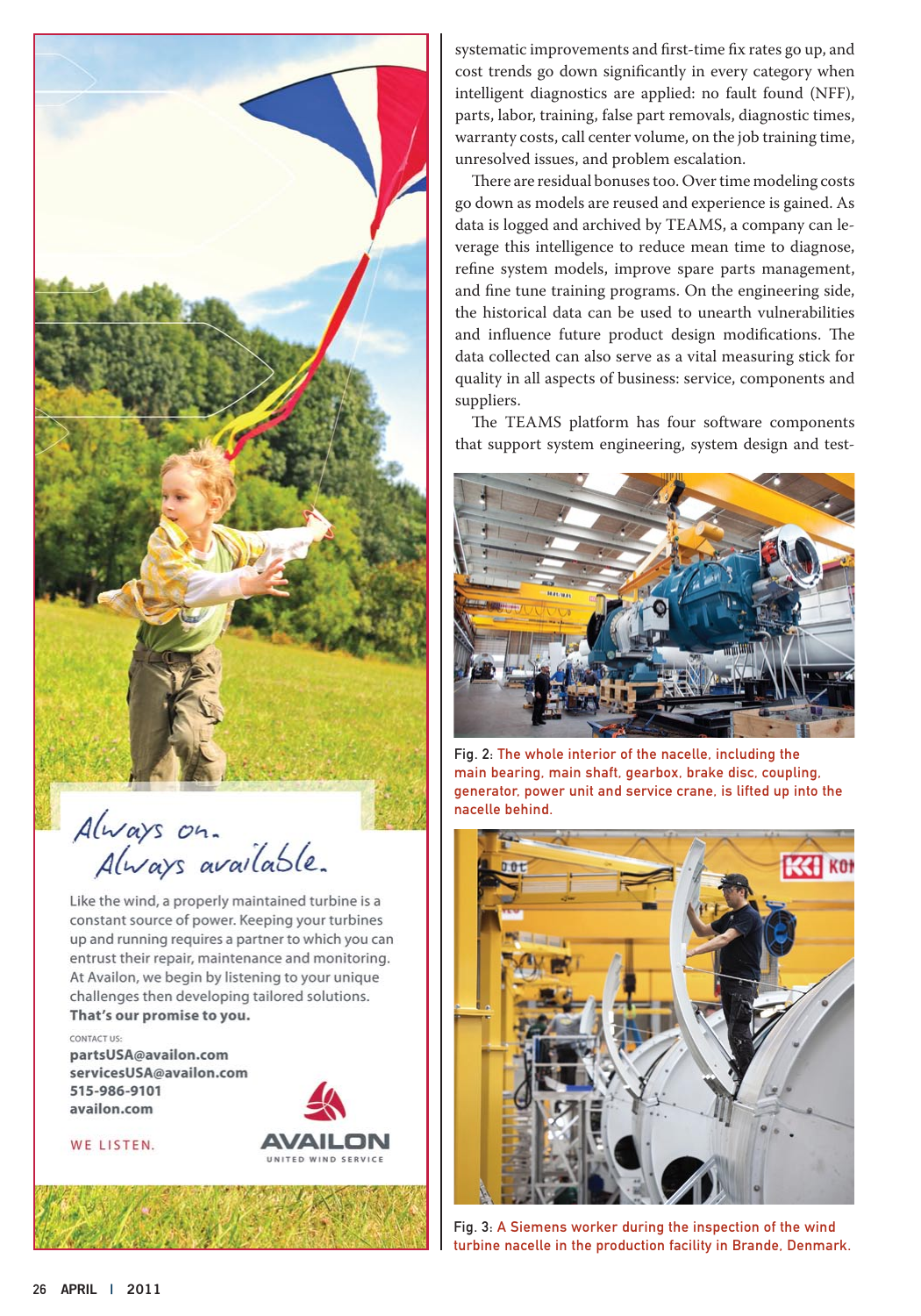|                                                                                                                                                  | Inspect MFV Feed Pipe and Flanges for evidence of leak. Perform an external leak check of the Fuel system as per                                                                               | <b>Test Outcome</b>      |
|--------------------------------------------------------------------------------------------------------------------------------------------------|------------------------------------------------------------------------------------------------------------------------------------------------------------------------------------------------|--------------------------|
|                                                                                                                                                  | procedure OMI V5180.010 F01 section 70. Were any discrepancies found?                                                                                                                          | <b>Cannot Do</b>         |
|                                                                                                                                                  | Diagnostic Session for PropulsionSystem Rev. 1<br><b>Symptom Description</b><br>Onboard diagnostics have indicated a possible leak in the Fuel system.                                         | <b>v Session History</b> |
| <b>Options</b>                                                                                                                                   | <b>WARNING:</b><br>Bubble leak solution is an eye irritant. High vapor concentrations may cause redness and itching of the eyes. Personnel shall wear safety goggles.<br>Click to acknowledge. |                          |
| <b>Change Resource Status</b><br>Change Test Outcome<br><b>Change Setup Status</b><br><b>Change Health Status</b><br><b>View Diagnostic Tree</b> | Fuel Pipe Flange Inspection<br>2916<br>MFV flange                                                                                                                                              |                          |
| <b>Reset Session</b><br><b>spendilask</b><br><b>Close Task</b>                                                                                   |                                                                                                                                                                                                | 11月11日                   |
| <b>End Session</b>                                                                                                                               | Most Likely Causes (Show All)                                                                                                                                                                  | Probability              |
|                                                                                                                                                  | FuelTank                                                                                                                                                                                       | 25.0%<br>25.0%           |
|                                                                                                                                                  | FuelPipeFlange3                                                                                                                                                                                | 25.0%                    |
|                                                                                                                                                  | FuelPipeFlange5                                                                                                                                                                                |                          |

Fig. 4: Screen from a troubleshooting session using TEAMS (Testability Engineering And Maintenance System) software for large scale commercial field operations (all Siemens press pictures).

ability, automated diagnostics and troubleshooting, and system autonomy. TEAMS-Designer<sup>®</sup> is a graphical modeling and analysis toolset used by engineers for knowledge capture and lifecycle cost assessment. Field service technicians can use TEAMATE® on a portable laptop or handheld device such as a Blackberry to perform all needed diagnostics without connectivity to a host server.

The TEAMS RDS<sup>®</sup> or remote diagnosis server enables telemaintenance around the world, and supports multiple simultaneous diagnostic sessions from a variety of remote

# **Remote Condition Monitoring Service**

Harness Our Knowledge . 24/7 Local Support

# Don't just buy hardware without monitoring service!

When you combine our hardware with our qualified remote condition monitoring service we ensure:

- You have the appropriate equipment
- The equipment is properly installed
- The equipment is accurately set up
- The equipment is functioning!

# **With our Remote Condition Monitoring** Service, we become your vibration specialist!

- Alarm management
- Severity assessment
- **Fault detection**



535 Acorn Street . Deer Park, NY 11729 . 1-800-873-2352 . www.schenck-usa.com . sales@schenck-usa.com

The **DURR** Group

WINDPOWER 2011 Booth# 4311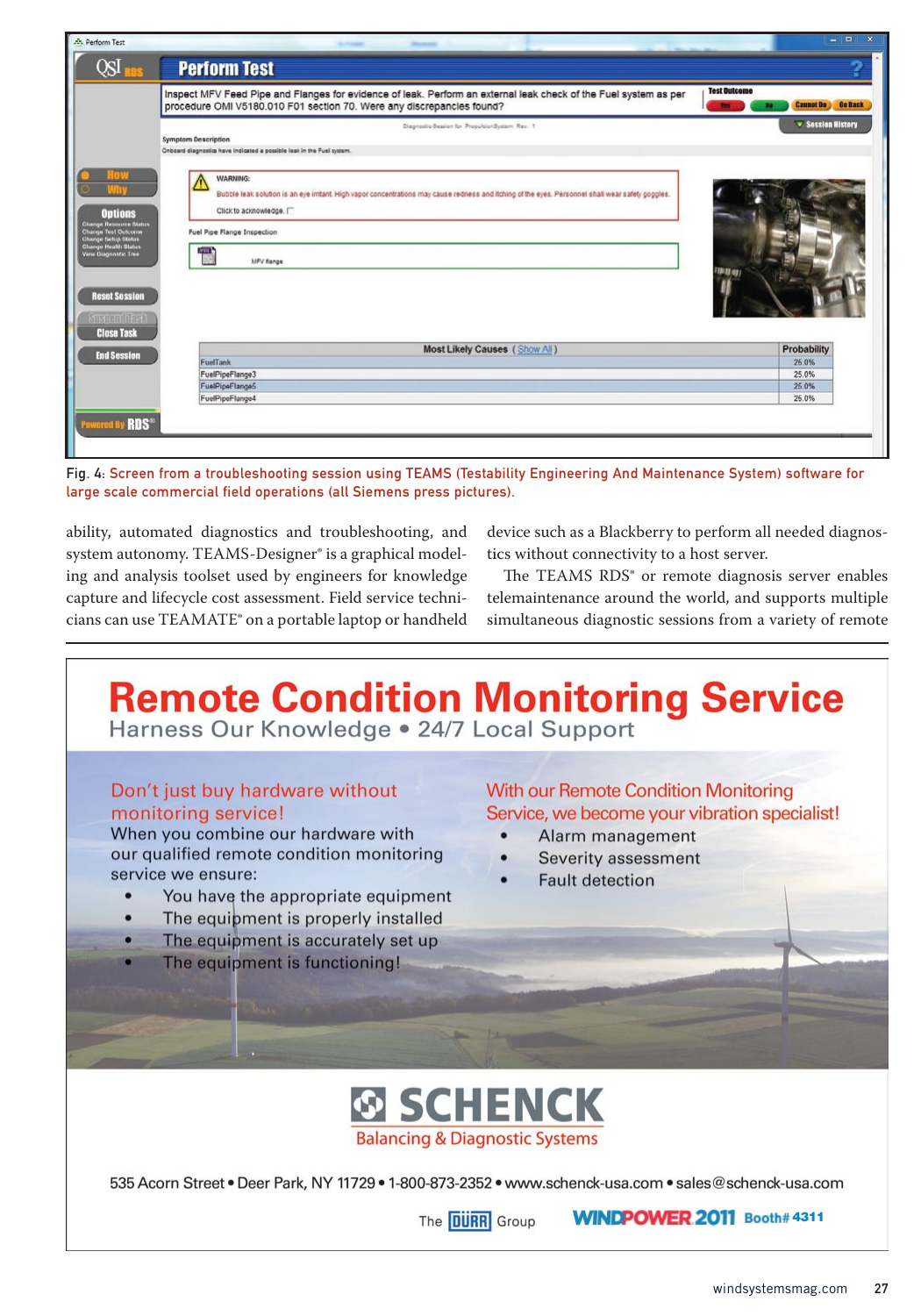

Fig. 5: An example of a TEAMS model for a complex propulsion system. The implementation of model-based diagnostics can happen any time during the product development cycle.

systems. The same server can be used to translate the results from diagnostics, automatic tests, and manual tests conducted by a technician into clear step by step troubleshooting instructions. A reduction in false removal rates and travel costs are direct benefits of these capabilities. TEAMS-RT® enables onboard diagnosis and continual system health monitoring from the TEAMS model of the vehicle or machine.

#### Integrating Design for Serviceability

Worldwide market demand is a powerful arbiter of change. Next-gen and fresh wind power designs are flowing into the marketplace to capture wind in ingenious ways. Designs continue to trend toward fewer and longer lifecycle parts, and materials that are lightweight, ultra strong, and fatigue resistant.



Fig. 6: Siemens service technicians at work on a SWT-2.3-82 at Farr Wind farm in Scotland. The 92 MW farm is owned by npower renewables and is comprised of 40 Siemens SWT-2.3-82 turbines.

According to the 2009 wind industry study released in August 2010 by the National Renewable Energy Laboratory (NREL), wind turbine engineers have also implemented a palette of design changes to decrease both noise emissions and the environmental impact. The report also indicates that hub heights and rotor diameters have also scaled over time. Since the late nineties the average rotor diameter has increased by 69 percent, moving up to 81.6 meters as the average rotor diameter of wind turbines installed in the United States in 2009. During the same time period the average turbine hub height has increased by 39 percent, reaching 78.8 meters as the average hub height of wind turbines installed in the United States last year.

Within this changing landscape, new or modified designs impact wind power maintenance and operations in a profound way for both large- and small-scale operations trying to stay ahead of the curve in a climate where resources are razor thin. But all is not lost, as the implementation of model-based diagnostics can happen anytime during the product development cycle, even after the product has been manufactured or reengineered. Applications based on the TEAMS model can be deployed quickly, in time-frames measured in weeks or months.

The opportune time to build the TEAMS model is at the beginning of the design cycle to capture product infrastructure and possibly leverage improvements while working with diagnostic experts who have years of experience working on diverse applications. On the other hand, legacy products and systems are successfully modeled and evaluated as well. If a company already has data in a structured format, it can be easily imported into the QSI system. Systems engineers can evaluate design concepts and proposed technologies, track design decisions, appraise reliability and availability of parts, and perform